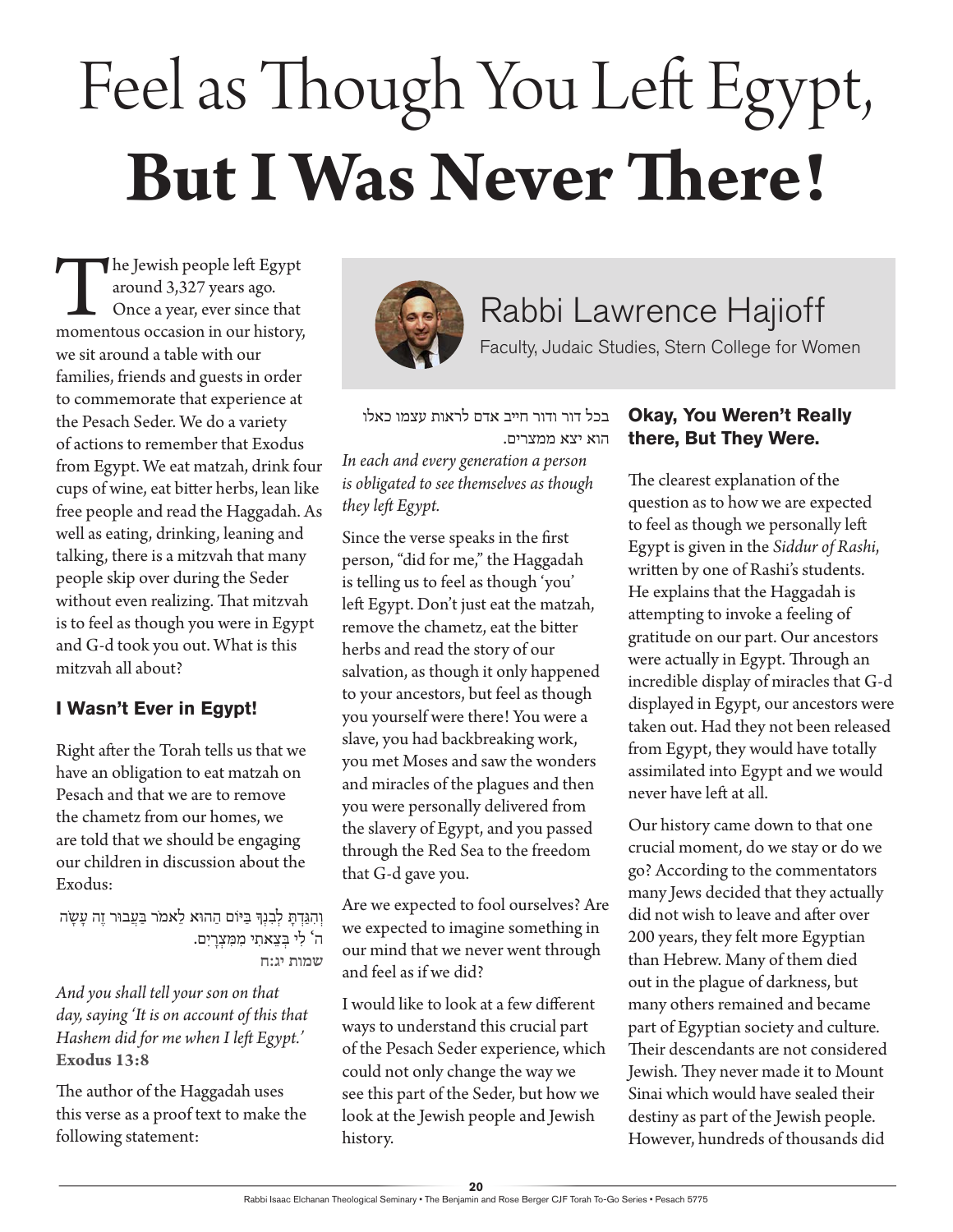leave with a faith in G-d and Moses his messenger.

By recalling that fateful decision our ancestors made all of those years ago, we can sit at our tables and say, "had they not been taken out, we would still be there."

By recalling that fateful decision our ancestors made all of those years ago, we can sit at our tables and say, "had they not been taken out, we would still be there, so it's as though were taken out ourselves."

#### **Act it Out!**

In the *Laws of Chametz and Matzah* chapter 7:6, the Rambam discusses in detail the mitzvah to discuss the Exodus from Egypt. He explains that telling the story of the incredible events that happened at that time is a positive mitzvah from the Torah. In the seventh chapter he quotes our piece of Haggadah that each person should see themselves as though they left Egypt. But the Rambam does something very subtle, he adds one letter which gives a very different understanding of what he believes this command is expecting us to do:

בכל דור ודור חייב אדם להראות את עצמו כאילו הוא בעצמו יצא עתה משעבוד מצרים. *In each and every generation a person is obligated to display themselves as* 

#### *though they just left the slavery of Egypt.*

In the Haggadah we are told to see ourselves as though we left Egypt. The word to see yourself is "*lirot.*" The Rambam adds the letter *hay* to the word so it now reads "*leharot.*" It's a small change, but it makes a big difference. The word "*lirot*" is "to see," but the word "*leharot*" means to "be seen" or to display in a certain way. What does the Rambam expect us to do? It is exactly as he says, act it out! Everything we do at the Seder is meant to be a reliving of the experience. They ate matzah, we do too, they were free and ate their Pesach Seder as free people, we do too by leaning. They ate bitter herbs, so do we.

This doesn't only apply to the mitzvot that we do, it also applies to the many customs that each family and community has added to the Seder. For example, many Persian communities have the custom during the recitation of the Dayenu song to run around the table and hit each other on the back with a large scallion! (This is actually a custom in my family and can give guests unfamiliar with the custom quite a shock). The reason behind this is to relive the experience in some small way, the beatings our ancestors felt at the hands of the Egyptians. Why a scallion is used, I believe may be connected to a later description in the Torah where the Jewish people complain to Moses about the lack of food in the desert that they had plenty of in Egypt — the list includes fish, meat, melon, garlic and onions. So we take the food they complained about and use it against them by gently hitting them with it to show their lack of gratitude.

Other communities literally act out parts of the Exodus by wrapping matzah in cloth napkins and walking around with them on their shoulders to remember how our ancestors left Egypt in a hurry with matzah on their backs. Some jump over water to remember the splitting of the sea. Each of these and many others are customs handed down from generation to generation as a way of displaying as though we were there.

### **Actually You Were There! You Just Don't Remember.**

One of the most intriguing answers in how we are expected to see ourselves as though we left Egypt comes from Rav Shimon Schwab in his book *Maayan Beit Hashoeiva*, Shemot 13:8. His mind-bending interpretation is that you were there, you just don't remember being there. When the Torah says "What Hashem did for me" that is a literal verse -- it is not speaking in metaphorical or theoretical language; the Torah says it because the Torah means it. You were in Egypt, and you were taken out.

He explains this phenomenon in the following way: Your body is made up of many parts. It is a known fact that the body you have now is not the same body you had as a baby or even as a child. Over your many years living on earth your body has changed. You not only have grown, but billions of your cells have died out and new ones have appeared. If you were to look at a picture of yourself as a newborn, you most likely wouldn't have realized it was you without your mother telling you that you are the cute baby in the photo. That baby doesn't look like you, sound like you, smell like you or feel like you, but it is still you. You don't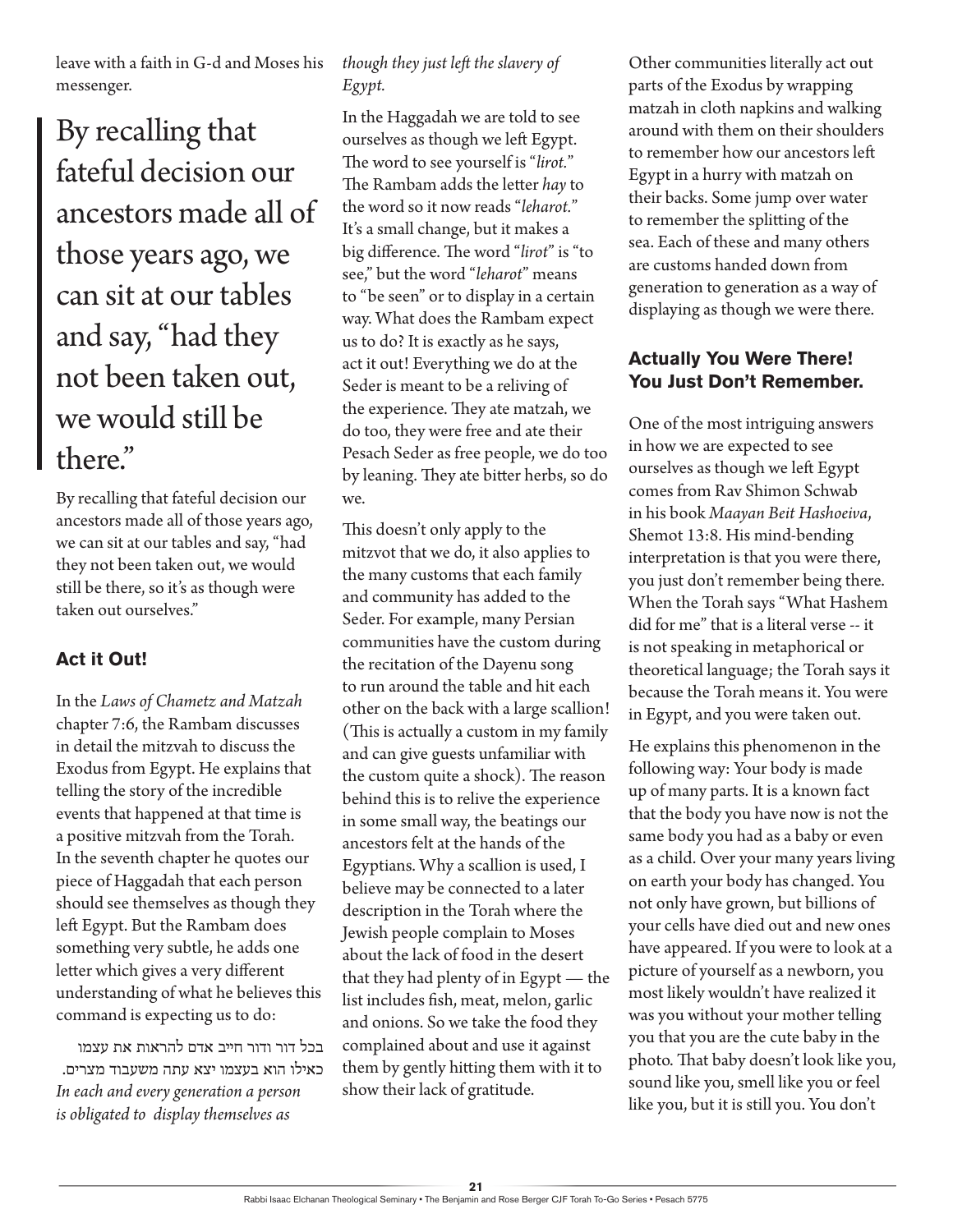

even remember being a newborn! But that was you whether you remember it or not.

The Jewish people are very much the same. Our ancestors are not different people who we descend from, they are us, just an earlier version of us, just like that baby was us all those years ago. The fact that those Jews in Egypt sounded, looked and acted differently is irrelevant. You are looking at the Jewish people the wrong way, says Rabbi Schwab — we are one large organic being that spans thousands of years of Jewish history. We were "born" as a people in Egypt over 3,000 years ago and have slowly been growing as a people ever since then.

According to this view, you were in Egypt and G-d took you out. You don't remember being in Egypt? That's okay, you don't remember being born either, but others have told you that you were and can describe to you what the experience was like.

I believe another way we can understand this is by recognizing that we have personal memories of

the past, but there also is a collective national memory that we as a people are part of as well. By sitting at the Seder and performing the mitzvot, we are tapping into our national memory and consciousness that we have been part of for thousands of years.

This idea is alluded to in the way the Torah describes Jacob and his family in contrast to his brother Esau and his family in the Torah. When Esau travels with his family, the Torah (Bereishit 36:6) uses the words "*et kol nafshot beyto*, all the souls of his home." When Jacob's family is counted at the beginning of Sefer Shemot, the Torah states that he has "*shivim nefesh*, 70 soul" in his family. The word soul for Jacob is in the singular even though there are 70 of them, to illustrate the combined soul nature of Jacob and his family.

#### **It's All About the "Time" of our Freedom.**

The Torah refers to Pesach in a few different ways, one of them is "*zman cheruteinu*" which means the "time of our freedom." In order to understand this expression Rabbi E. E. Dessler in the book *Sanctuaries in Time*, based on a lecture he gave on Pesach 1944, gives us a deep and kabbalistic understanding of the Jewish view of time which we can use to explain how we are expected to see ourselves as personally leaving Egypt.

We usually understand time as being made up of past, present and future, in the form of a "timeline." When we experience something, we live it in the present and the present has no real connection to what happened during that time in the past. For example, we celebrate Thanksgiving on the fourth Thursday in November. That date has no inherent connection to the theme of giving thanks. It was a random date chosen by President Abraham Lincoln to celebrate the blessing of the harvest and the preceding year. The exact date has no real connection to any experience. Any date could have been chosen. The Jewish view of time is totally different. It's less of a timeline and more of a time spiral.